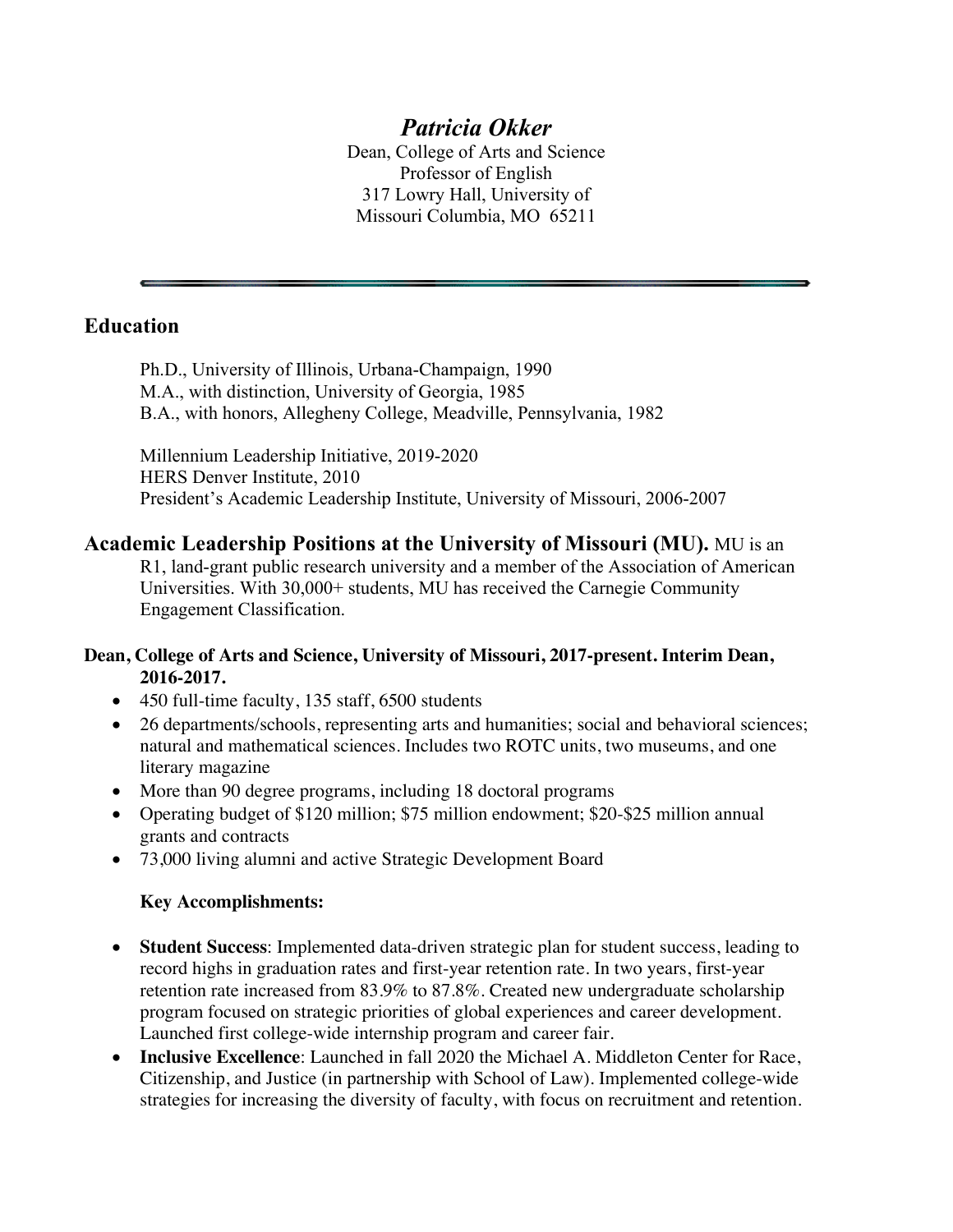In the past three years, almost 25% of new faculty in A&S are from underrepresented minorities. More than 45% of the new faculty have increased the diversity of their departments.

- **High-impact research**: Provide leadership and structure for three campus-wide research initiatives: MO-CARE (Missouri Center for Addiction Research and Engagement), MITC (Molecular Imaging and Theranostics Center), and Cognitive Neuroscience Systems Core. Successfully recruited multiple signature hires for these centers. All three are pursuing large external grants.
- **Online Education**: Launched four new fully online undergraduate degree programs: Psychology, Communication, Sociology, and English.
- **Fundraising**: Successfully completed capital campaign with a \$125M goal for the college. Increased endowment from \$50M to \$75M.
- **Community Engagement**: Created first college state-wide outreach program (Art on the Move). Dramatically increased presence of MU in key urban areas through faculty lecture series (Beyond Campus).
- **Facilities**: Oversaw building and opening of 47,000 sq. foot new School of Music building, featuring state-of-the-art performance spaces and recording studio.
- **Curricular development**: Led development of new degree programs and certificates focused on improving career opportunities and recruiting new students to MU. Examples include Digital Storytelling (one of the fastest growing majors at MU), Defense and Strategic Studies, Addiction Studies, Business Foundations, Sports Analytics, Data Science (in progress in partnership with other schools and colleges), Health Humanities (in progress, also in partnership with another school).
- **Leadership development**: Designed and implemented new program for developing chairs/directors.
- **Fiscal**: Manage complex fiscal environment, including four consecutive years of systemwide budget cuts. Began implementation of an RCM-based budget model.

### **Senior Associate Provost, University of Missouri, 2015-2016. Interim Deputy Provost, 2014- 2015. Faculty Fellow in the Office of the Provost, 2011-2013.**

- Responsible for academic program review for 280 degree programs across campus, accreditation, grievances, strategic planning, space utilization, academic personnel issues, chair development.
- Campus liaison and peer reviewer with the Higher Learning Commission.
- Member of Provost's Staff and Chancellor's Staff.

## **Key Accomplishments:**

- Developed new model for academic program reviews (280 degree programs) at AAU institution with land-grant mission, emphasizing continuous improvement in research, teaching and learning, and service.
- Led successful ten-year campus accreditation team.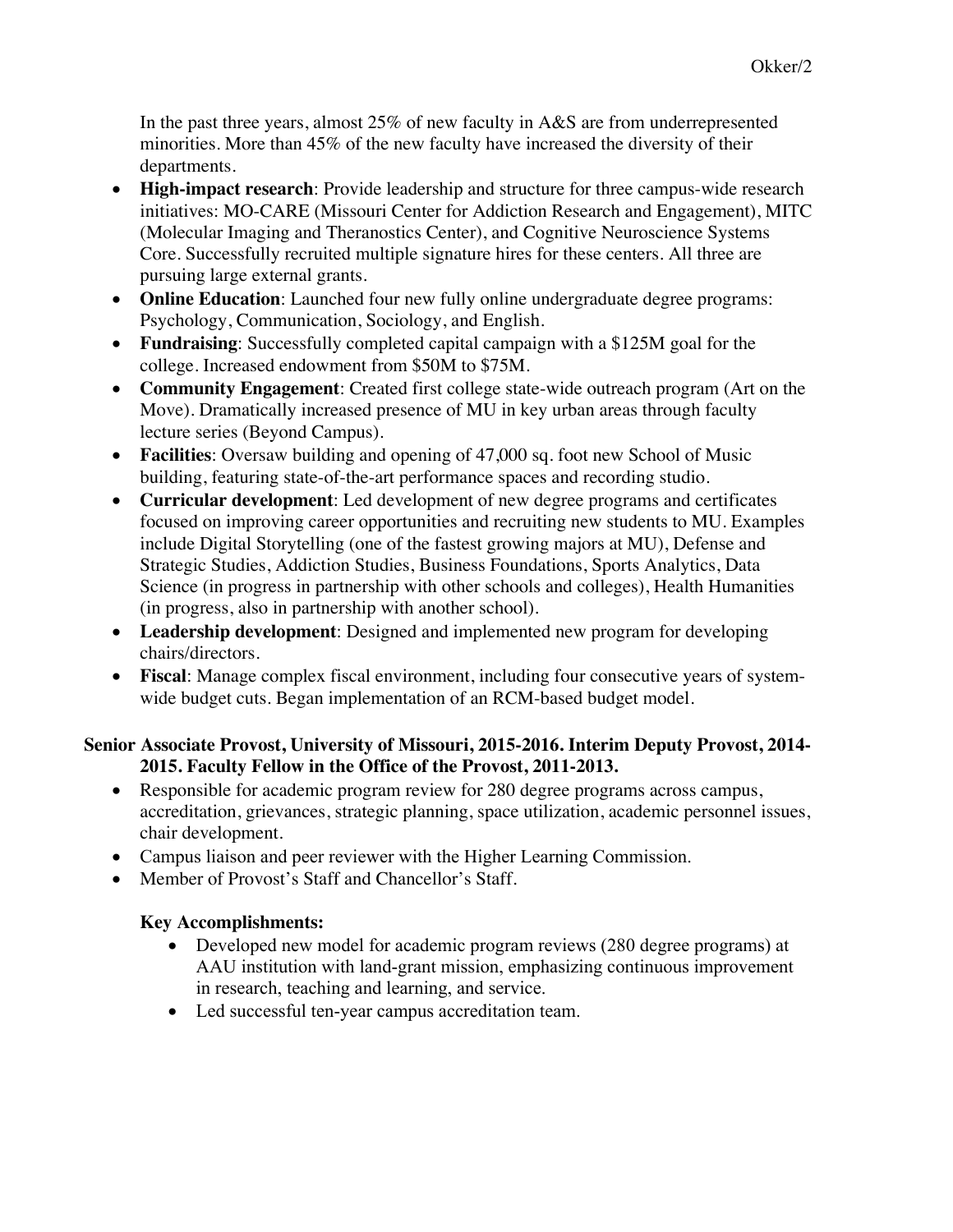#### **Chair, Department of English, MU, 2005-2011.**

• Chief executive and academic officer of department with 70 full-time faculty (48 tenured and tenure track), 500+ undergraduate majors, and 100+ graduate students; annual budget \$5.5 million; \$2.2 million endowment.

## **Campus Committee Leadership**

#### **Co-chair, Search for Vice Chancellor for Inclusion, Diversity and Equity, 2019-2020.**

**Co-chair, Strategic Enrollment Management Committee, 2017-2019.** Appointed by the Provost to develop the campus's first strategic enrollment plan, including efforts related to recruitment and retention.

### **Co-chair, MU's Strategy Workgroup, 2012-2014.**

- **Chair, Strategic Planning and Resource Advisory Council, MU, 2010-2014.** Appointed by the chancellor as chair of 33-member council of campus administrators and deans, faculty, staff, and students. Council advised chancellor and provost on campus-planning issues. Oversaw campus's new strategic plan with emphasis on transparency, increased accountability, and broad involvement of MU faculty, staff, students, and alumni.
- **Chair, Campus Planning Committee (Facilities), MU, 2010-2012.** Appointed by the chancellor as chair of committee that advises the Vice Chancellor for Administrative Services on the facility needs of the campus. Worked closely with campus planner to integrate sustainability plan into the campus's master plan and to promote academic/facilities partnerships.

## **Faculty Appointment**

Professor (2004-present), Associate Professor (1996-2004), and Assistant Professor (1990-1996), Department of English, MU.

## **Teaching and Research Areas**

Nineteenth-century American literature American women writers American periodicals Career preparation in the liberal arts Writing and wellness

### **Awards**

Faculty-Alumni Award, Mizzou Alumni Association, 2013. William T. Kemper Fellowship for Teaching Excellence, 2003 (\$10,000). Phi Kappa Phi, 1985.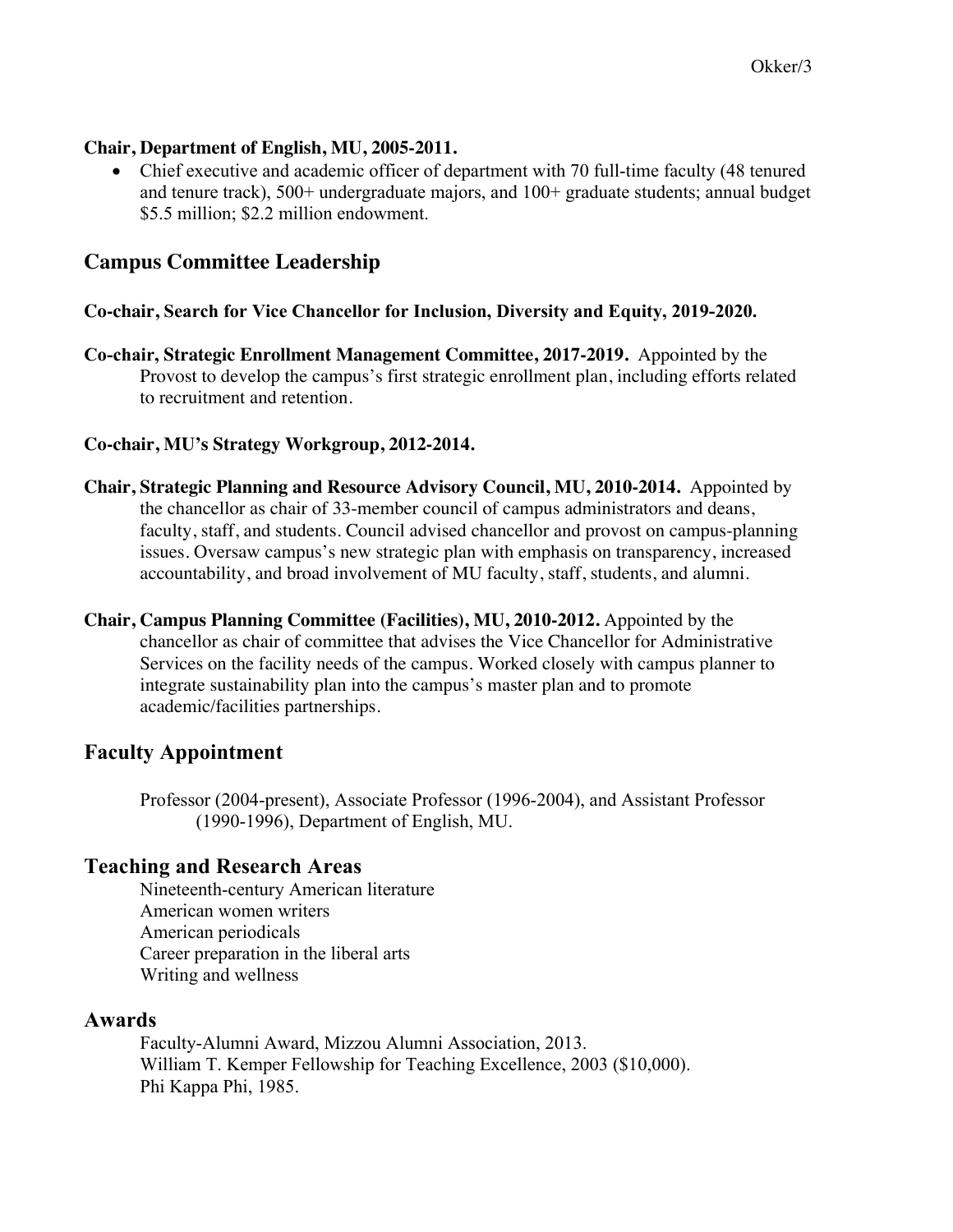### **Selected Publications Books**

- Editor, *Transnationalism and American Serial Fiction*, New York: Routledge, 2011. An edited collection featuring essays on serial fiction published in minority periodicals in the U.S. in ten languages (English, French, Spanish, German, Swedish, Italian, Polish, Norwegian, Yiddish, and Chinese).
- *Social Stories: The Magazine Novel in Nineteenth-Century America*. Charlottesville and London: University of Virginia Press, 2003.
- *Our Sister Editors: Sarah J. Hale and the Tradition of Nineteenth-Century American Women Editors*. Athens and London: University of Georgia Press, 1995. Translated into Japanese as *The Era of Women Editors* by Toshimi Suzuki and published by SeidoSha.

#### **Edited Journal Work**

Book Review Editor, *American Periodicals*, Volumes 14.2 (2004), 14.1 (2004), 13 (2003), 12 (2002), and 11 (2001).

#### **Articles**

- "Periodicals and the Novel." *The Oxford History of the Novel in English, Volume 5: The American Novel to 1870*. Edited by J. Gerald Kennedy and Leland S. Person. New York: Oxford University Press, 2014.
- "Serialization." Co-authored with Nancy West. *The Encyclopedia of the Novel*. Edited by Peter Melville Logan. Wiley-Blackwell, 2011.
- "1787: Le début des romans-feuilletons aux Etats-Unis." Trans. Marie-Françoise Cachin. In *Au bonheur du feuilleton naissance et mutations d'un genre (Etats-Unis, France, Grande-Bretagne, XVIIIe-XXe siècle)*. Ed. Marie-Françoise Cachin, Diana Cooper-Richet, Jean-Yves Mollier, and Claire Parfait. Paris, Créaphis, 2007. 41-51.
- "Teaching Illustrations and Periodicals: Three Scholars Share Their Ideas and Materials." Co-authored with Leigh Dillard and Nancy West. *VPR: Victorian Periodicals Review* 39.4 (2006): 365-382. Special Issue on "Periodical Pedagogy" edited by Teresa Mangum.
- "Fashion." *American History Through Literature, 1820-1870*. Ed. Janet Gabler-Hover and Robert D. Sattelmeyer. New York: Charles Scribner's Sons, 2006. 404-409.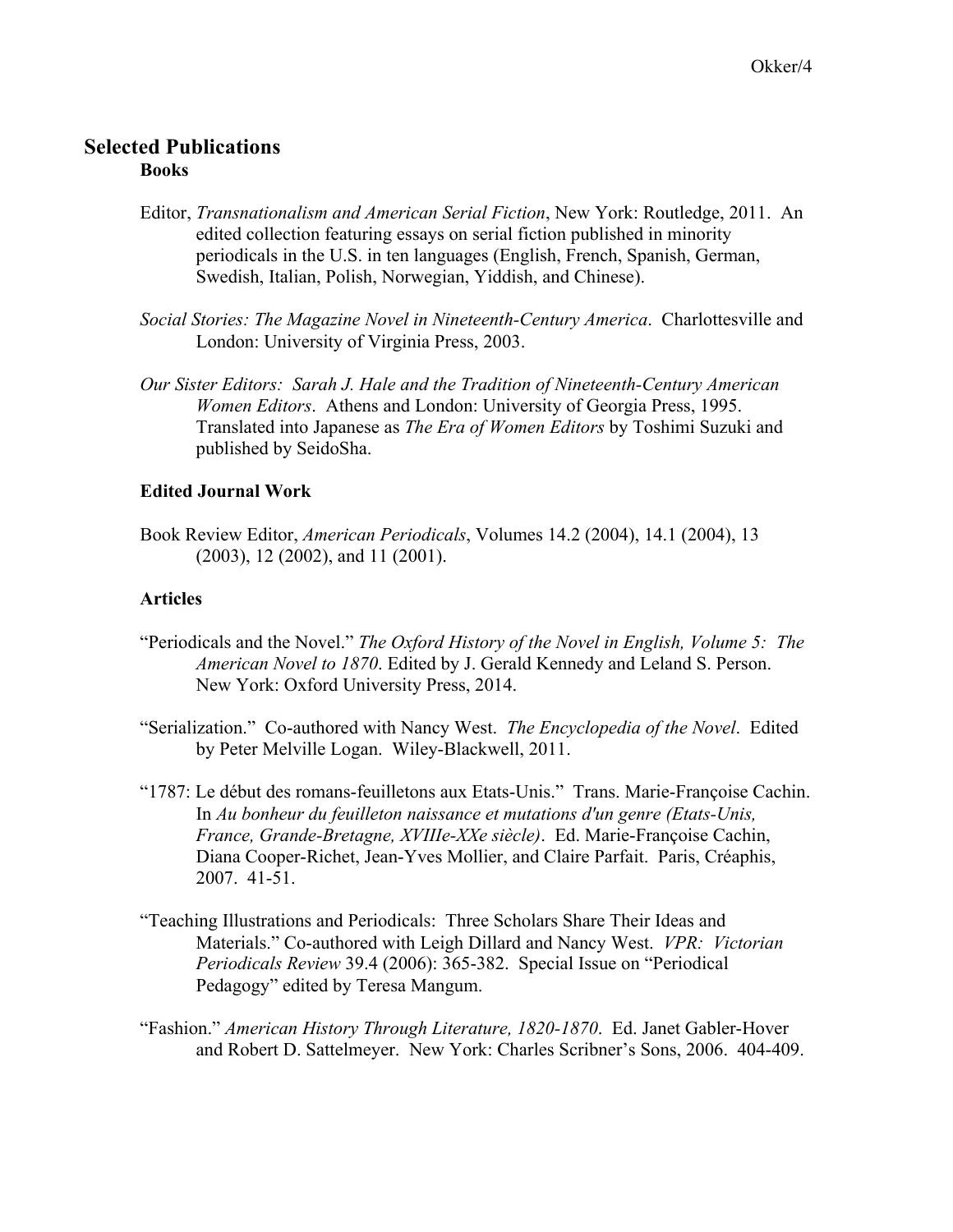- "Editors." *American History Through Literature, 1820-1870*. Ed. Janet Gabler-Hover and Robert D. Sattelmeyer. New York: Charles Scribner's Sons, 2006. 355-361.
- "*Godey's Lady's Book*." *American History Through Literature, 1820-1870*. Ed. Janet Gabler-Hover and Robert D. Sattelmeyer. New York: Charles Scribner's Sons, 2006. 472-475.
- **"**Teaching American Periodicals." *American Periodicals* 12 (2002): 1-8.
- "Sarah Josepha Hale." *The American Renaissance in New England*. Ed. Wesley T. Mott. Volume 243, *Dictionary of Literary Biography*. Detroit: Bruccoli Clark Layman, 2001. 170-177.
- (with Jeffrey R. Williams) "Reassuring Sounds: Minstrelsy and *The Hidden Hand*." *ATQ: Nineteenth Century American Literature and Culture* 12.2 (1998): 133-144.
- "Gender and Secession in Simms's *Katharine Walton*." *Southern Literary Journal* 29 (1997): 17-31.
- "Serial Politics in Simms's *Woodcraft*." In *Nineteenth-Century American Literature in Periodical Contexts*. Ed. Susan Belasco Smith and Kenneth M. Price. Charlottesville and London: University Press of Virginia, 1995. 150-165.
- "Native American Literatures and the Canon: The Case of Zitkala-Sa." *Realism and the Canon*. Ed. Tom Quirk and Gary Scharnhorst. Newark: University Press of Delaware, 1994. 87-101. Collection selected by *Choice* as one of the Outstanding Academic Books for 1995.
- "Sarah Josepha Hale, Lydia Sigourney, and the Poetic Tradition in Two Nineteenth Century Women's Magazines." *American Periodicals* 3 (1993): 32-42.
- "Thoreau: An American Taoist Sage." *The Comparatist* 11 (1987): 86-95.
- "Establishing a Residential Student Computing Program." *The Journal of College and University Student Housing* 19.1 (1989): 12-16.

#### **Notes and Reviews**

- "Foreword." *Nineteenth-Century Serial Narrative in Transnational Perspective, 1830s-1860s.* Ed. Daniel Stein and Lisanna Wiele. Switzerland: Palgrave Macmillan, 2019.
- Review of Tim Lanzendörfer, *The Professionalization of the American Magazine: Periodicals, Biography, and Nationalism in the Early Republic in The New England Quarterly* 87 (2014): 368-371.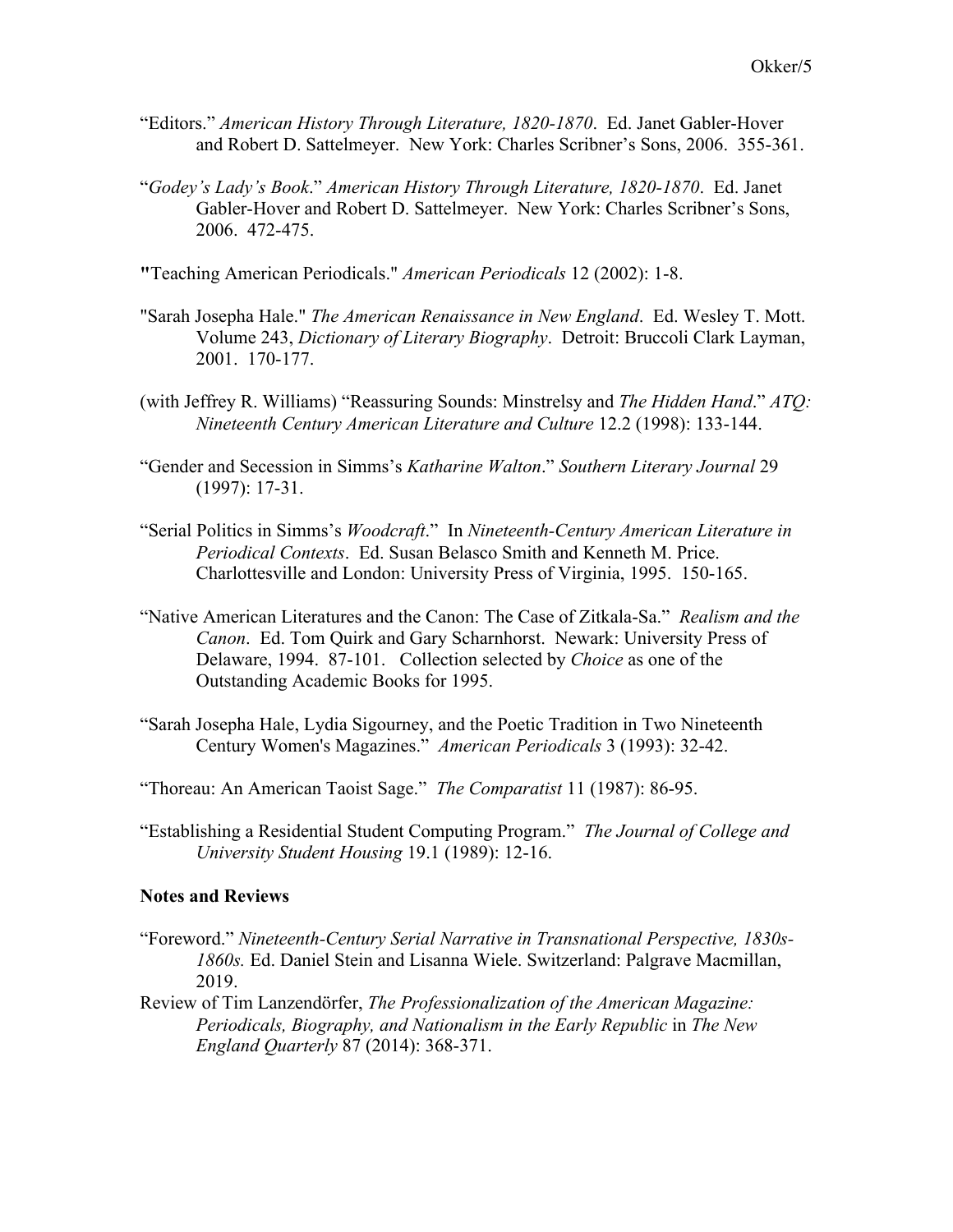- Review of Alison Piepmeier, *Out in Public: The Construction of the Female Body in Nineteenth-Century America* and Amanda Frisken, *Victoria Woodhull's Sexual Revolution: Political Theater and the Popular Press in Nineteenth-Century America* in *Legacy: A Journal of American Women Writers* 22 (2005): 211-212.
- Review of Martha Banta, *Barbaric Intercourse: Caricature and the Culture of Conduct, 1841-1936* in *American Literary Realism* 38 (2005): 74-75.
- Review of Amy Beth Aronson, *Taking Liberties: Early American Women's Magazines and Their Readers* in *Journalism History* 29.2 (2003): 91.
- Review of Ezra Greenspan, *George Palmer Putnam: Representative American Publisher* in *American Periodicals* 12 (2002): 212-214.
- "What is 'Sentimentality' in Fiction? A Conversation Between Jean Braithwaite and Pat Okker." January 18, 2000. http://missourireview.org/editorial/sentimentality.html
- (with Lauren Onkey) "The All American Girls' Professional Baseball League." *Ready Reference: Women's Issues*. Pasadena: Salem Press, 1997.
- "Sarah Josepha Hale." In *Great Lives from History: American Women*. Ed. Frank N. Magill. Pasadena: Salem Press, 1995. 797-800.
- Review of G. M. Goshgarian, *To Kiss the Chastening Rod: Domestic Fiction and Sexual Ideology in the American Renaissance* and Ann Romines, *The Home Plot: Women, Writing & Domestic Ritual* in *Studies in American Fiction* 21 (1993): 248-250.
- Review of Patricia Marks, *Bicycles, Bangs, and Bloomers: The New Woman in the Popular Press* in *American Periodicals* 1 (1991): 114-116.
- Review of Susan Coultrap-McQuin, *Doing Literary Business: American Women Writers in the Nineteenth Century* in *The New England Quarterly* 64 (1991): 322-324.

#### **Popular Media**

"The Madness of College Sports." *Inside Higher Ed*, April 10, 2015.

"It's the Faculty's Job, Too." *Inside Higher Ed*, August 1, 2014.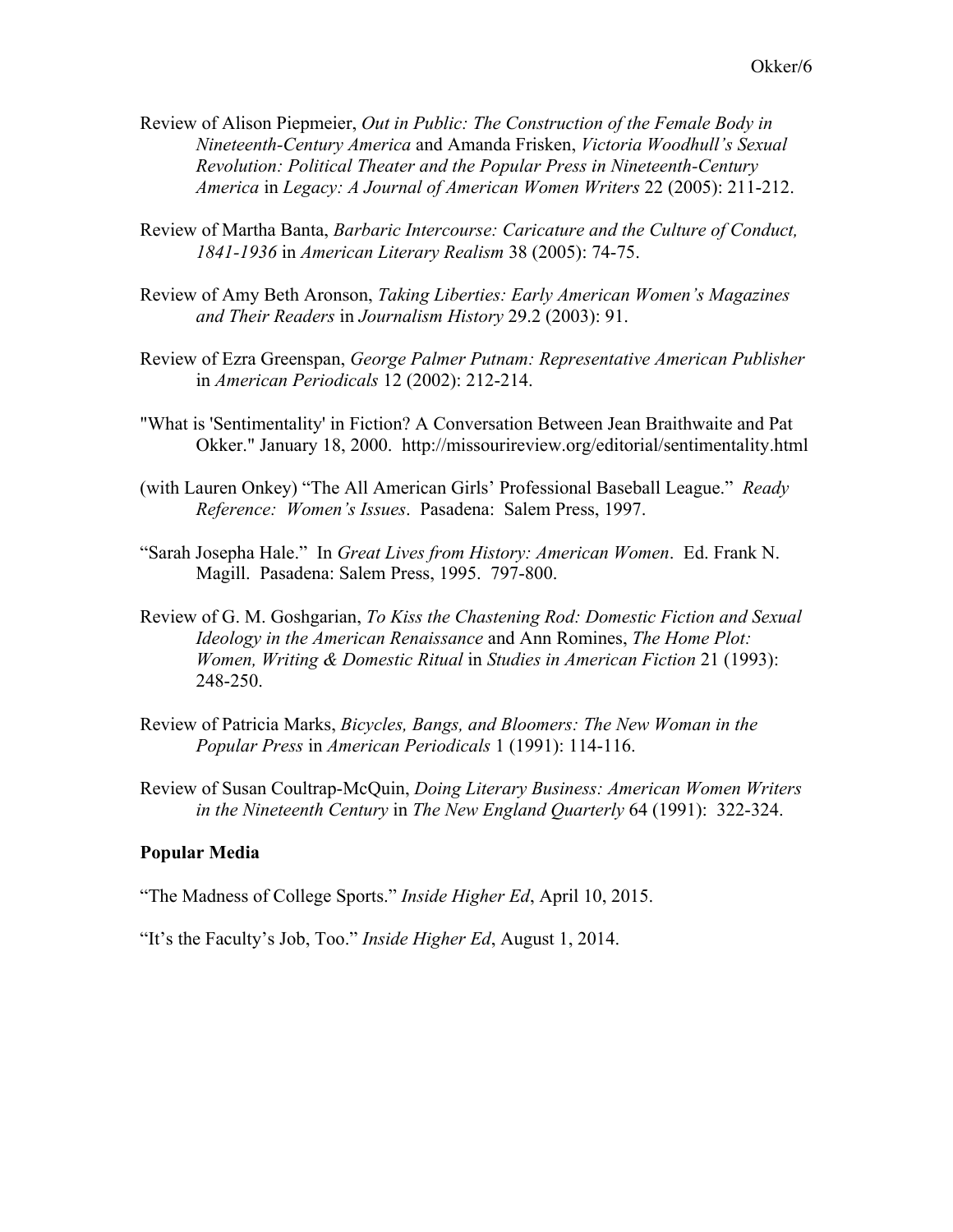### **Selected Conference Presentations and Invited Lectures**

- "Reading and Writing at Sea." C19: The Society of Nineteenth-Century Americanists Conference, University of California-Berkeley, April 2012.
- "Circulating Stories: Serial Fiction and the Transnational Periodical." C19: The Society of Nineteenth-Century Americanists Conference, Pennsylvania State University, May 2010.
- "Peer Review of Digital Scholarship: A Chair's Perspective." Organized by the Digital Americanists. American Literature Association Conference. Boston, May 2009.
- "Magazines as a Vehicle for the Dissemination of Literature." The Book in America: Economic Aspects of the Material Text. University of Pennsylvania. February 2006.
- "Periodicals and Access: A Roundtable Discussion." Organizer and Chair. American Literature Association Conference. San Francisco, May 2006.
- "Roundtable Discussion on *American History Through Literature*." American Literature Association Conference. San Francisco, May 2006.
- "American Periodical Research: The Means to an End or the End Itself? Roundtable Discussion 1." American Literature Association Conference. Boston, May 20005.
- "The Serial Novel in the Minority Press." Organizer and Chair. American Literature Association Conference. Boston, May 2005.
- "House or Home?: Re-visioning Domestic Space in Boardinghouse Literature by Women." American Literature Association Conference. San Francisco, May 2004.
- "1787: The Beginning of Serial Fiction in the United States." Conference on "Serialized Fiction in Europe and the United States  $(19<sup>th</sup>-20<sup>th</sup>$  Centuries): Birth and Evolution of a Genre." Paris, December 2004.
- "Serializing a National/Racial Identity." American Literature Association Conference. Long Beach, California, 2 June 2002.
- "Developing a WAC or WID Oversight Committee for Your Campus." Workshop for the Sixth National WAC Conference. Houston, TX. March 2002. (With Marty Patton, Marty Townsend, and Jo Ann Vogt)
- "Building, Using, and Sustaining an Effective WAC/WID Oversight Committee." Workshop for the Fifth National Writing Across the Curriculum Conference.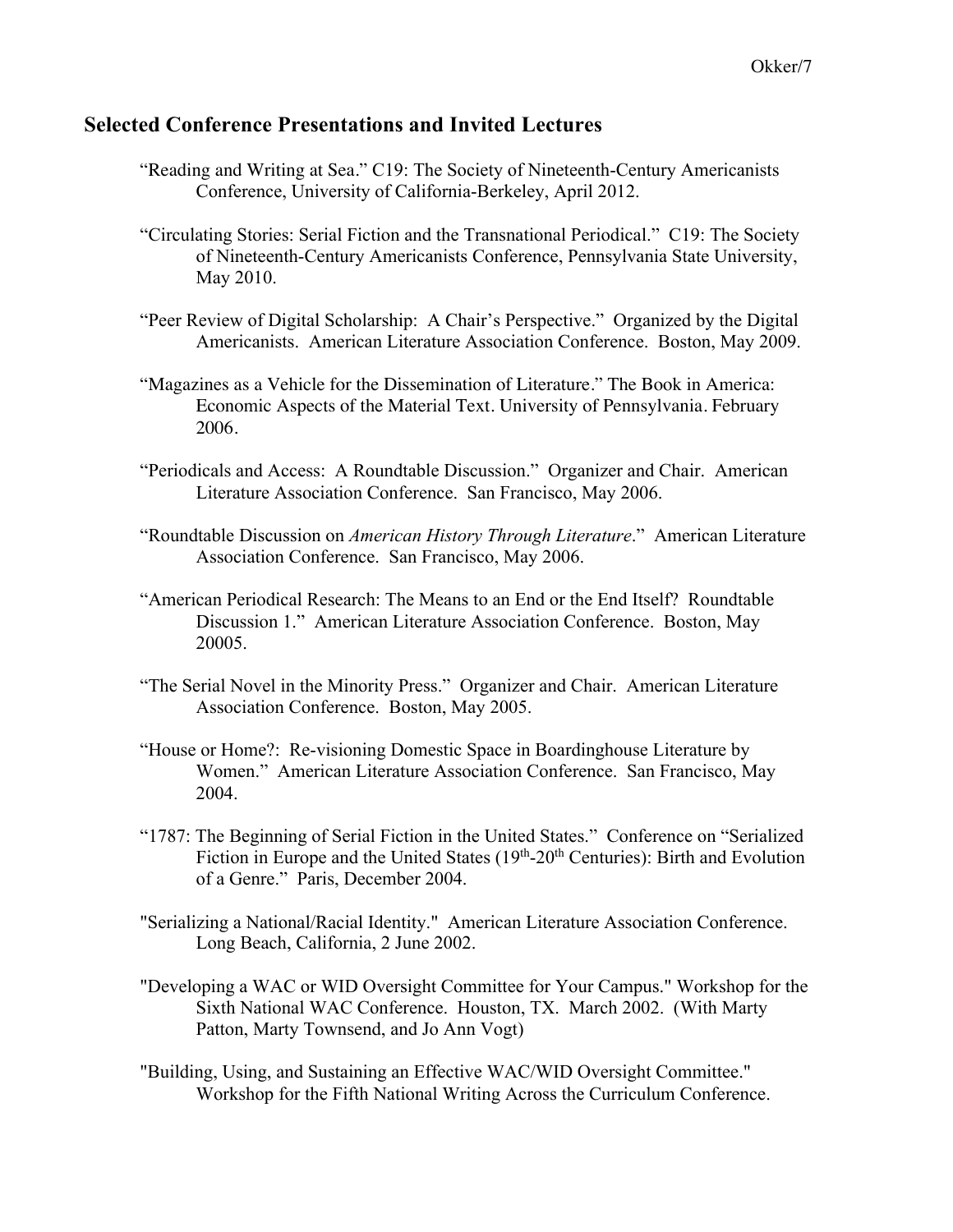Bloomington, IN. May 2001. (With Marty Patton, Marty Townsend, and Jo Ann Vogt)

- "Assessing English Majors." Midwest Modern Language Association Conference. Kansas City, MO. November 2000.
- "Fashioning the Sister Editors." American Literature Association Conference. Long Beach, California, May 2000.
- "Fashion Magazines and the Nineteenth-Century American Novel: The Case of Ann Stephens." Midwest Modern Language Association. St. Louis, November 1998.
- "Teaching the Nineteenth-Century Serial Novel." American Literature Association Conference. Baltimore, May 1997.
- (with Jeffrey R. Williams) "Reassuring Sounds: Minstrelsy and *The Hidden Hand*." Midwest Modern Language Association conference. St. Louis, November 1995.
- Organizer and chair, "Literature of Migration and Immigration." Midwest Modern Language Association conference. St. Louis, November 1995.
- "Constructing, Celebrating, and Constraining Female Desire." Response essay for panel on American Literature after 1870. Midwest Modern Language Association conference. Chicago, November 1994.
- "The Voices of Our 'Sister Editors.'" American Literature Association conference. Baltimore, May 1993.
- "Scribblers or Professionals: The Idea of Authorship in *Godey's Lady's Book*." Modern Language Association. San Francisco, December 1991.
- (with Lauren Onkey) "Writing Women into Baseball: The All-American Girls' Professional Baseball League." Midwest Modern Language Association. Chicago, November 1991.
- Organizer and chair, "Gender and Late Eighteenth-Century American Literature, I and II." (2 sessions). Midwest American Society for Eighteenth-Century Studies. Kansas City, October 1991.
- "Feminizing the Age of Reason: The Rhetoric of Nineteenth-Century American Domestic Ideology." Midwest American Society for Eighteenth-Century Studies. Western Illinois University, October 1990.
- "Nineteenth-Century Women Editors and Gendered Notions of Work." Mid-America American Studies Association. University of Missouri, Columbia, April 1988.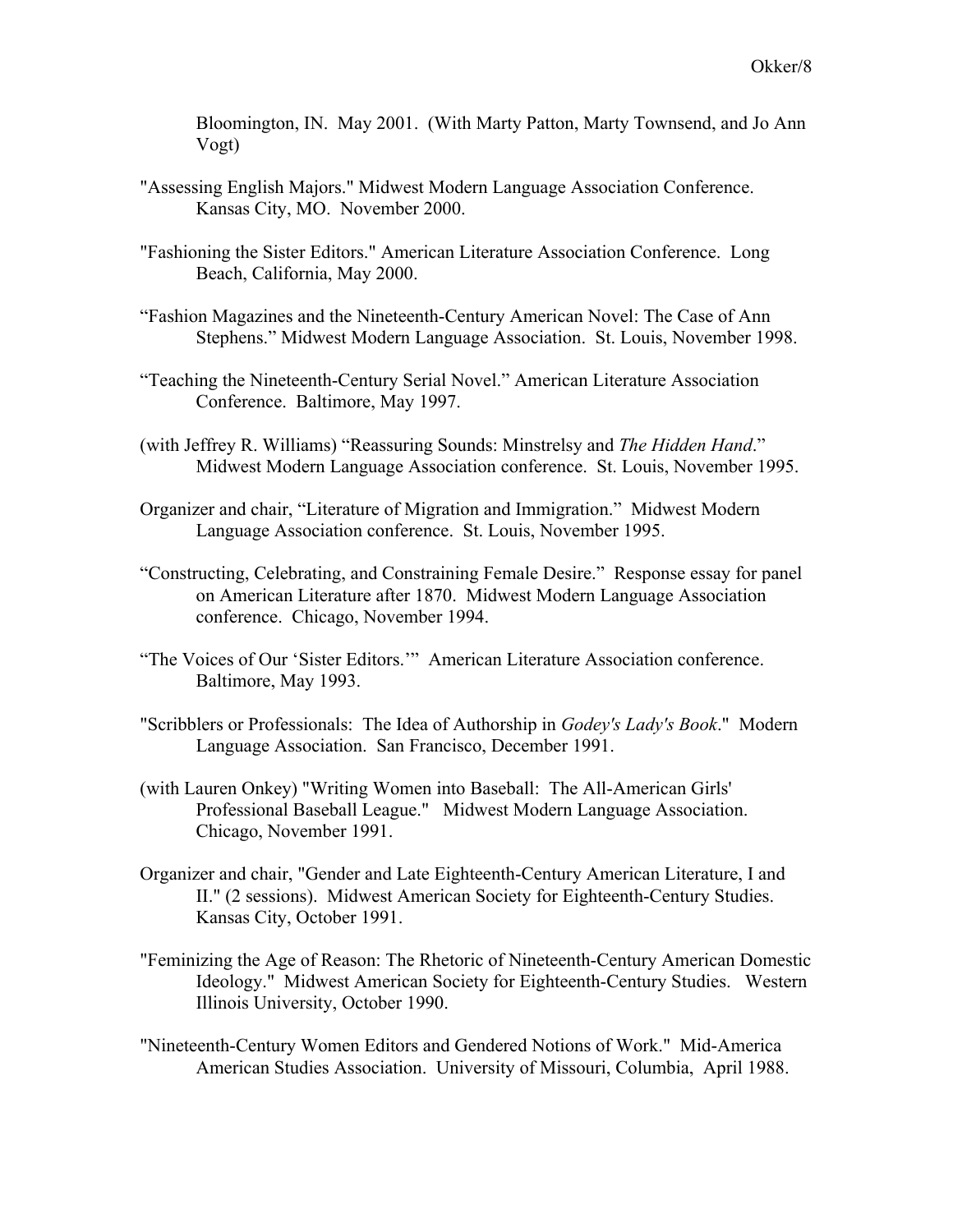"Computers in the Classroom and Writing Lab." Midwest Writing Centers Association Conference. Minneapolis, October 1987.

"Teaching Revision with Computers in the Advanced Composition Class." Illinois Association of Teachers of English Conference. Decatur, Illinois, October 1986.

# **Dissertations Directed**

8 dissertations directed, from 2001-2014.

#### **Academic Service at University of Missouri (select)**

Career Readiness (campus committee), 2012-2013. Steering Committee, Faculty Proposal for New Major in Digital Storytelling, 2011-2014. Actions and Outcomes Task Force (charged with creating plan to implement the university's strategic plan), 2010. Search Committees (campus): Provost (2018); Associate Director of Continuous Quality Improvement, 2011-2012; Director of Campus Writing Program, 2010-2011, 2007-2008; Vice Chancellor for Research, 2007-2008. Advisory Committee for Presidential Award, 2011-2013 (2012 as chair). Arts and Science, Strategic Development Board, 2006-2010. Strategic Planning Committee, 2009 (charged with drafting the university's strategic plan). Human Resource Development, MU Economic Development Council, 2006-2008. Advisory Board, Focus on Faculty (mentoring program for tenured faculty), 2008-2009. Revision of Student Records Committee, 2006-2009. University of Missouri Press Board, 2005-2008. Facilitator, Colleague Circles (campus-wide mentoring program), 2002-2003, 2004-2005. Student Conduct Committee, 2001-2003. Academic Integrity Assessment Committee, 2002-2004. Campus Writing Board, 1996, 1998-2001. Chair, 2000-2001. Faculty Awards Committee, College of Arts and Science, 1999-2000. MU Research Council, 1996-1997. Campus Admissions Review Committee, 1995-1998. Arts & Science Committee on the Status of Women, 1991-1994. Women Studies Committee, 1991-1993.

#### **Professional Service**

Higher Learning Commission, Peer Reviewer Trainer and Peer Reviewer, including team leader of site visit team, 2012-present.

Reviewer, Public Scholars Program, National Endowment for the Humanities, 2015.

Academic program reviews: University of Massachusetts-Boston, April 2011; University of New Mexico, 2010; University of Nebraska (team leader), 2009; University of Texas-Arlington, 2009; University of Arkansas, 2006.